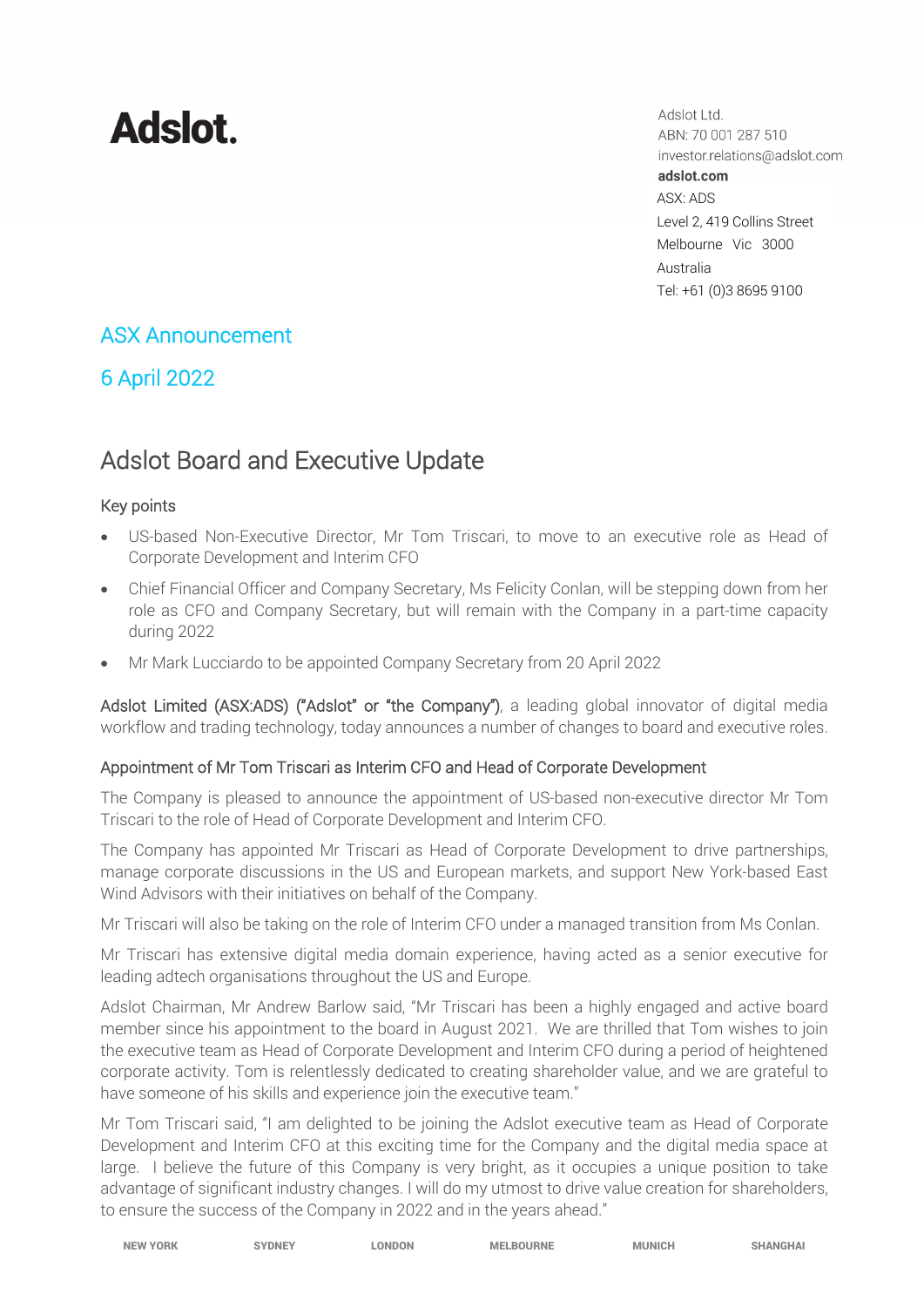# **Adslot**

#### Ms Felicity Conlan to step down as CFO and Company Secretary

Ms Felicity Conlan has advised the Board of her intention to leave Adslot to pursue board directorships and other non-executive roles. Ms Conlan will assist in a staged transition of the CFO role on a parttime basis until the end of the September Quarter 2022.

Adslot's CEO, Mr Ben Dixon, said "On behalf of the Adslot team, I would like to acknowledge Felicity for her strong leadership and dedication to Adslot. I would personally like to thank her for all of her significant efforts over the past 5 years, and wish her all the best for this next stage of her career."

"We look forward to continuing to work with Felicity as she supports the transition of the CFO role."

As part of her transition to reduced working hours, Ms Conlan will also resign as Company Secretary effective 20 April 2022.

#### Appointment of Mark Lucciardo as Company Secretary

Mr Mark Lucciardo from Mertons Corporate Services will be appointed Company Secretary effective 20 April 2022.

#### Mr Triscari's Terms of Appointment

In his executive role as Head of Corporate Development and Interim CFO, Mr Triscari will be paid a base salary of US\$180,000 per annum, with the opportunity to earn up to an additional US\$100,000 in Short Term Incentive (STI) cash bonuses, based on achieving performance criteria attached directly to shareholder value creation.

Mr Triscari may also be eligible to participate in the Company's Employee Share Option Plan as part of any future options issue to executives. While Mr Triscari remains a director of the Company, any such issue of options would be subject to shareholder approval.

Mr Triscari's executive remuneration is in addition to his director remuneration as announced on 10 August 2021 (see ASX announcement dated 10 August 2021 for further details).

#### About Mr Tom Triscari

Mr Triscari is a leading voice in the programmatic advertising industry. He is the founder of Lemonade Projects, a programmatic innovation firm running strategy projects and experiments with large brands at the intersection of economics, game theory, and principles of radical transparency. He also operates Quo Vadis, a popular newsletter covering programmatic companies and topics.

Mr Triscari's programmatic experience includes developing early addressable TV and data product requirements in 2007 as part of a consulting team that stood up Project Canoe in New York City. He then managed a pan-European team at Yahoo! in Barcelona with key responsibilities for Right Media, the first programmatic exchange. Mr Triscari went on to hold senior roles at pre-IPO Criteo as well as interim CEO to reposition Amsterdam-based Yieldr, a DSP platform. Mr Triscari went on to found Labmatik, a programmatic transformation consultancy helping large brands to gain financial efficiencies and know-how.

Mr Triscari holds a B.A. in Economics from the University of California, Los Angeles (UCLA), and a Masters of Business Administration (MBA), Finance/Entrepreneurship (Hons) from the University of Notre Dame – Mendoza College of Business. Mr Triscari was also a visiting Professor of Digital Media at ESADE's MBA program in Barcelona, Spain.